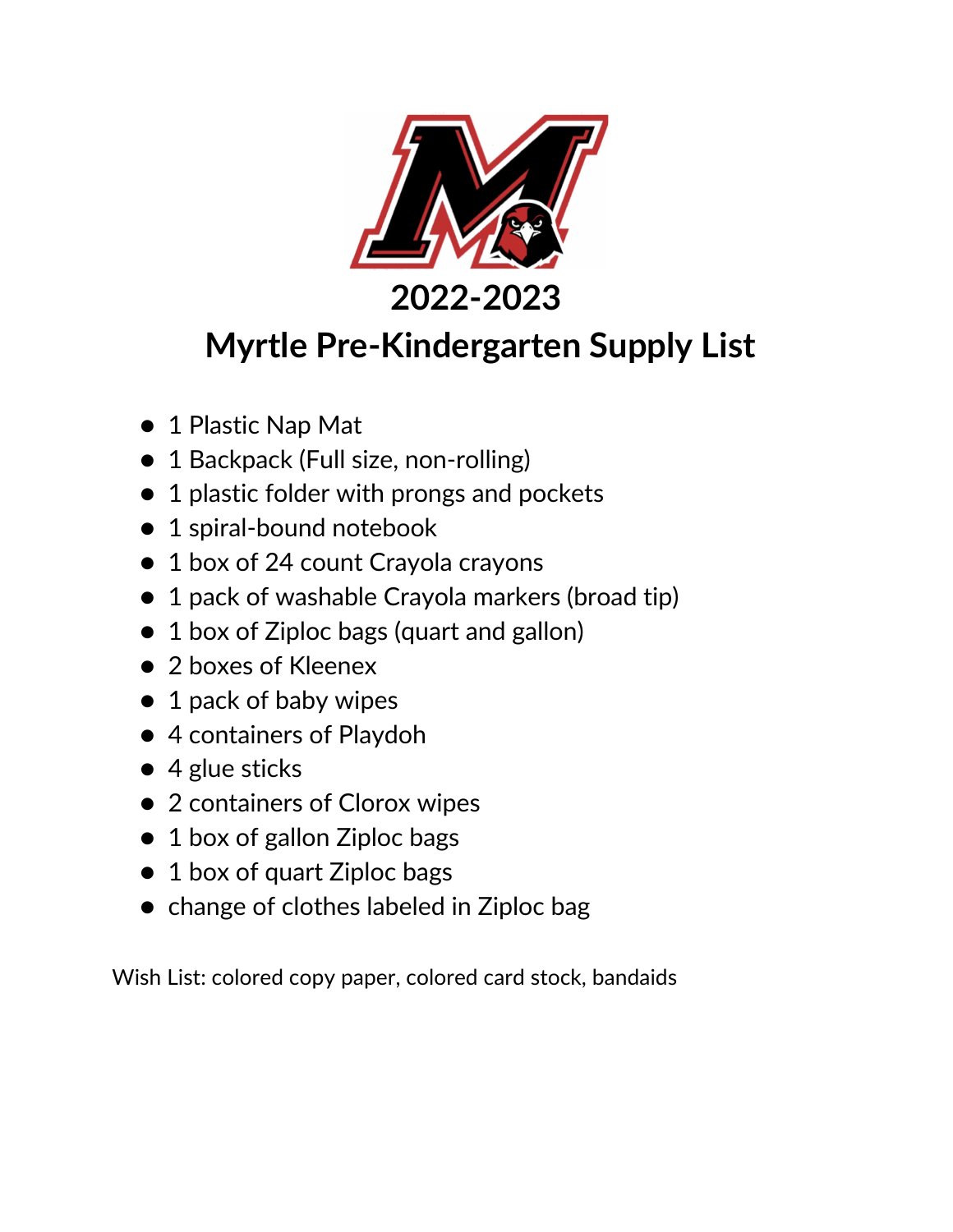

## **Myrtle Kindergarten Supply List**

- 1 pair of scissors
- 1 primary writing tablet
- 4 boxes of Crayola crayons
- 1 pencil pouch with zipper
- 2 plastic folders with prongs and pockets
- 3 boxes of Kleenex
- 3 packs of Ticonderoga #2 pencils
- 1 bottle of Germ-x
- 8 glue sticks
- 2 containers of Clorox wipes
- 1 pack of pencil top erasers
- 1 box of markers Girls: gallon Ziploc bags Boys: quart Ziploc bags

Wish List: white copy paper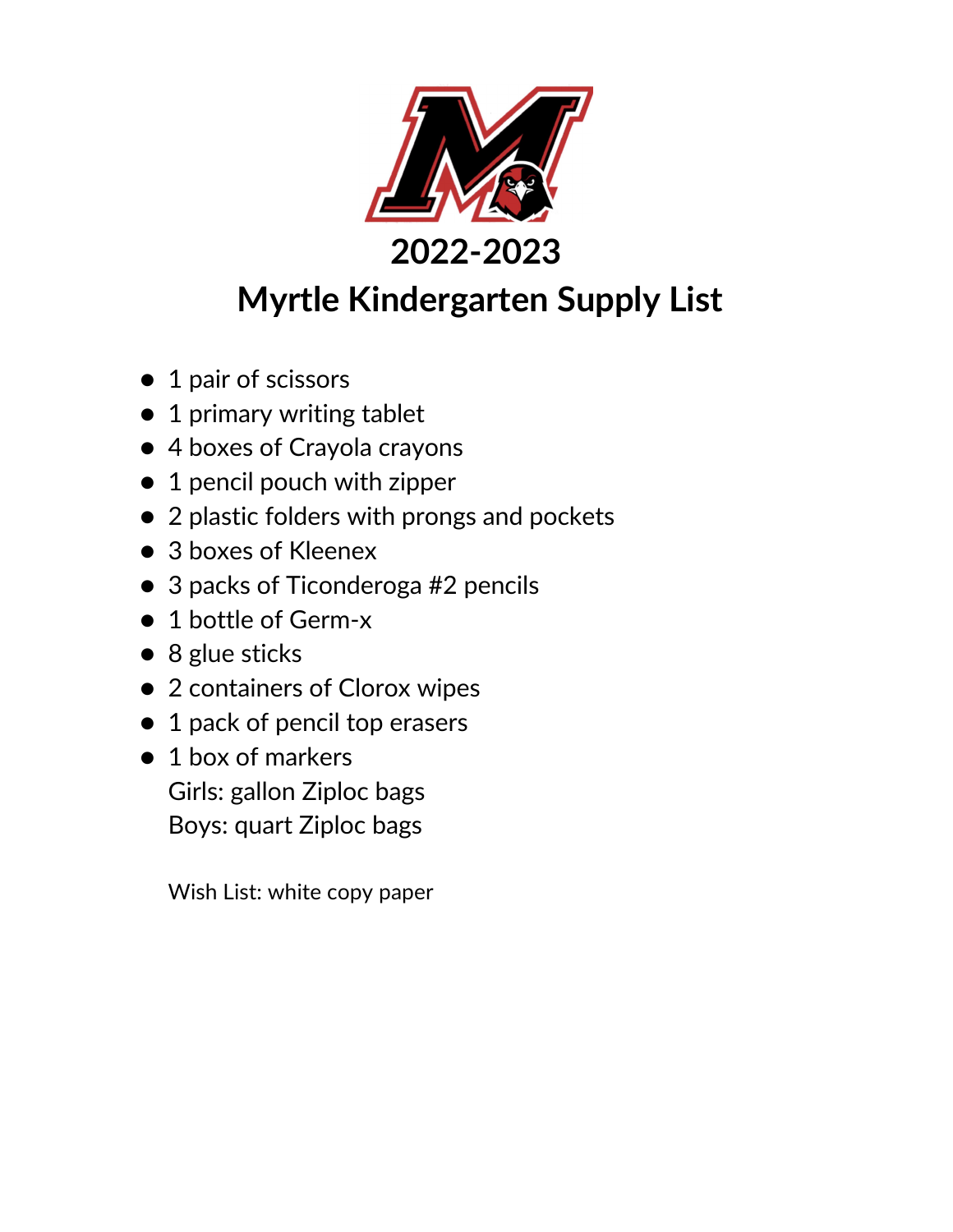

### **Myrtle 1st Grade Supply List**

- 1 backpack (no wheels)
- 1 pack of #2 pencils
- 1 pack Fine Tip dry erase markers
- 6 boxes of 24 count Crayola crayons
- 4 three-pronged plastic pocket folders
- 2 writing tablet
- 1 Mead primary k-2 journal
- 1 pencil bag
- 2 boxes of Kleenex
- 2 containers of Clorox wipes
- 1 pack of glue sticks
- 1 pair of scissors
- 4 pink bar erasers

Girls: quart size Ziploc bags

Boys: gallon size ziploc bags

Wish List: Colored copy paper, White card stock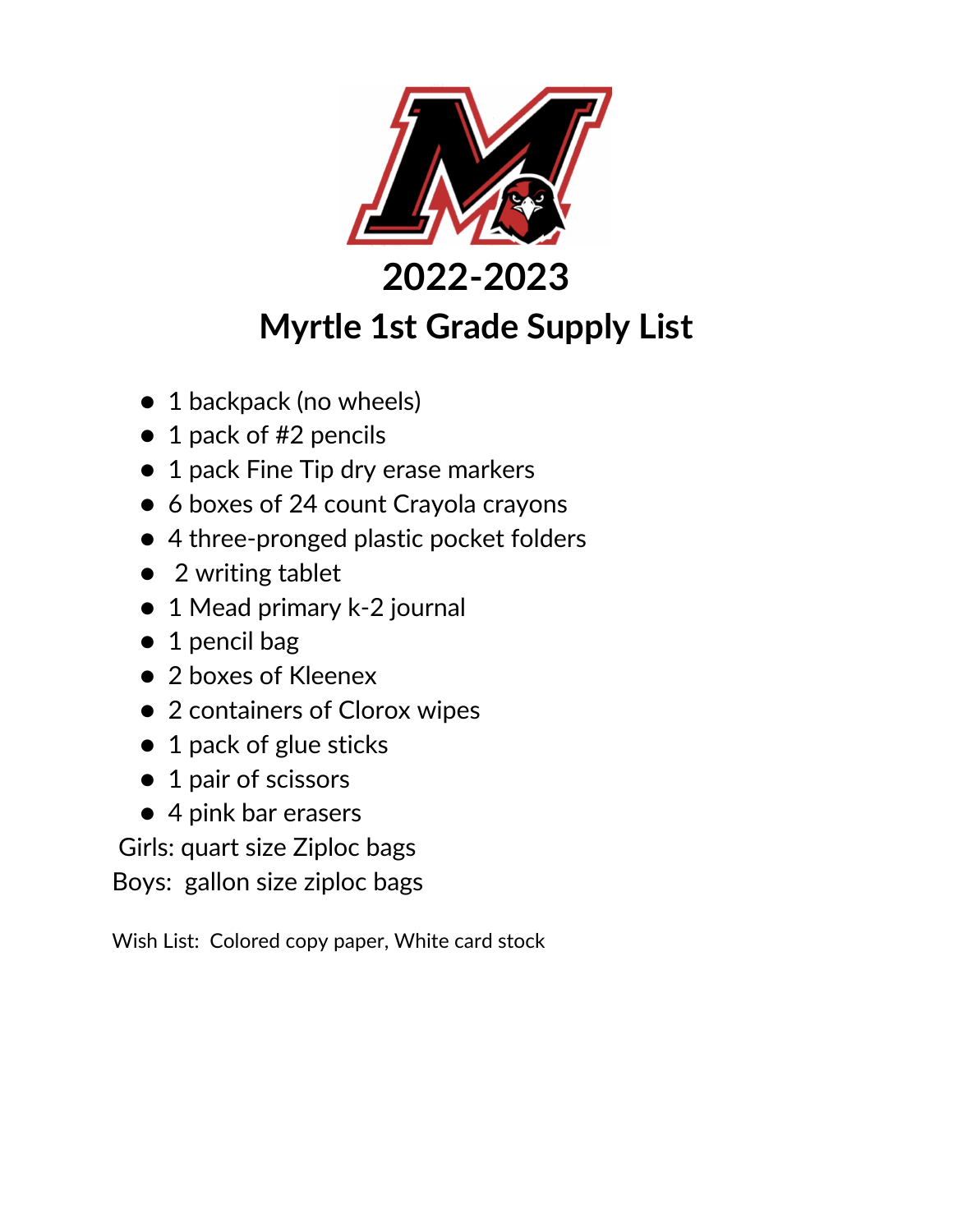

- 1 Backpack (non rolling)
- 1 cloth pencil bag with zipper
- 4 plastic pocket folders with prongs
- 1 spiral notebook
- 1 pack of loose leaf wide-ruled notebook paper
- 2 boxes of 24 count Crayola crayons
- 2 boxes of Ticonderoga #2 pencils (24 count)
- 1 pack of Dry-Erase markers (Expo black)
- 2 boxes of Kleenex
- 1-3 packs of Clorox/Lysol wipes
- 1 pack highlighters
- 1 pack of glue sticks

Boys

- 1 pack of white copy paper
- 1 pack of pencil top erasers

Girls

- 1 pack of color copy paper
- 1 pack of pink pearl erasers

Wish List: Ziploc bags (quart or gallon size), bandaids, sharpies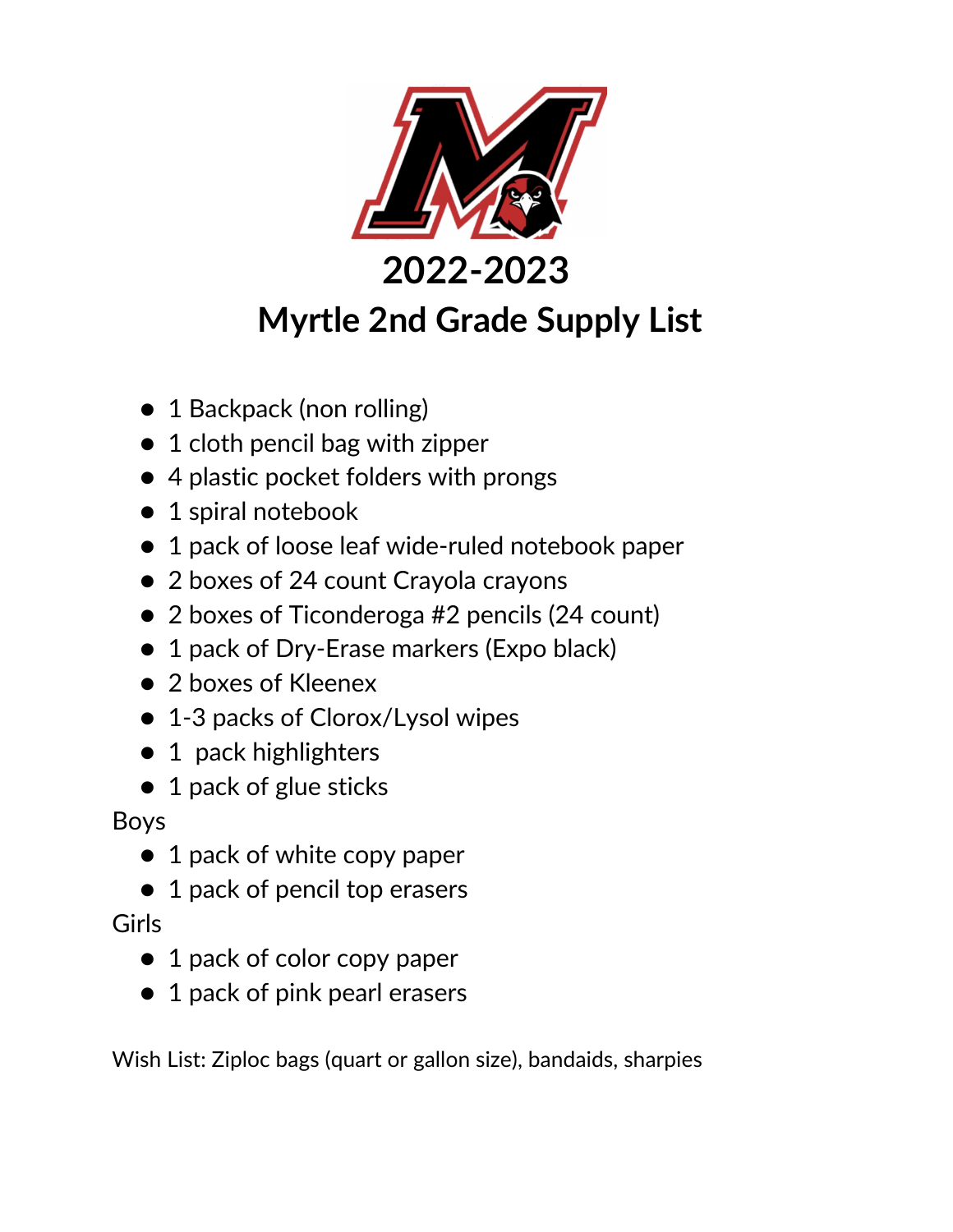

- $\bullet$  1 1" binder
- 1 pack of wide ruled loose leaf paper
- 1 pencil pouch with binder holes
- 5 plastic folders with prongs and packets
- 3 boxes of Kleenex
- 3 packs of USA Gold or Ticonderoga pencils
- 1 pair of earbuds/headphones
- 1 pack of Expo markers
- 1 bottle of GermX
- 3 containers of Clorox wipes
- 2 boxes of Crayola crayons
- 2 packs of highlighters
- 1 pair of scissors
- 15-tab dividers with pockets (for binder)
- 1 1-subject spiral notebook
- 1 pack of index cards

Girls: quart Ziploc bags

Boys: gallon Ziploc bags

Wish List: Bandaids, color copy paper, sticky notes, cardstock paper, copy paper, lysol spray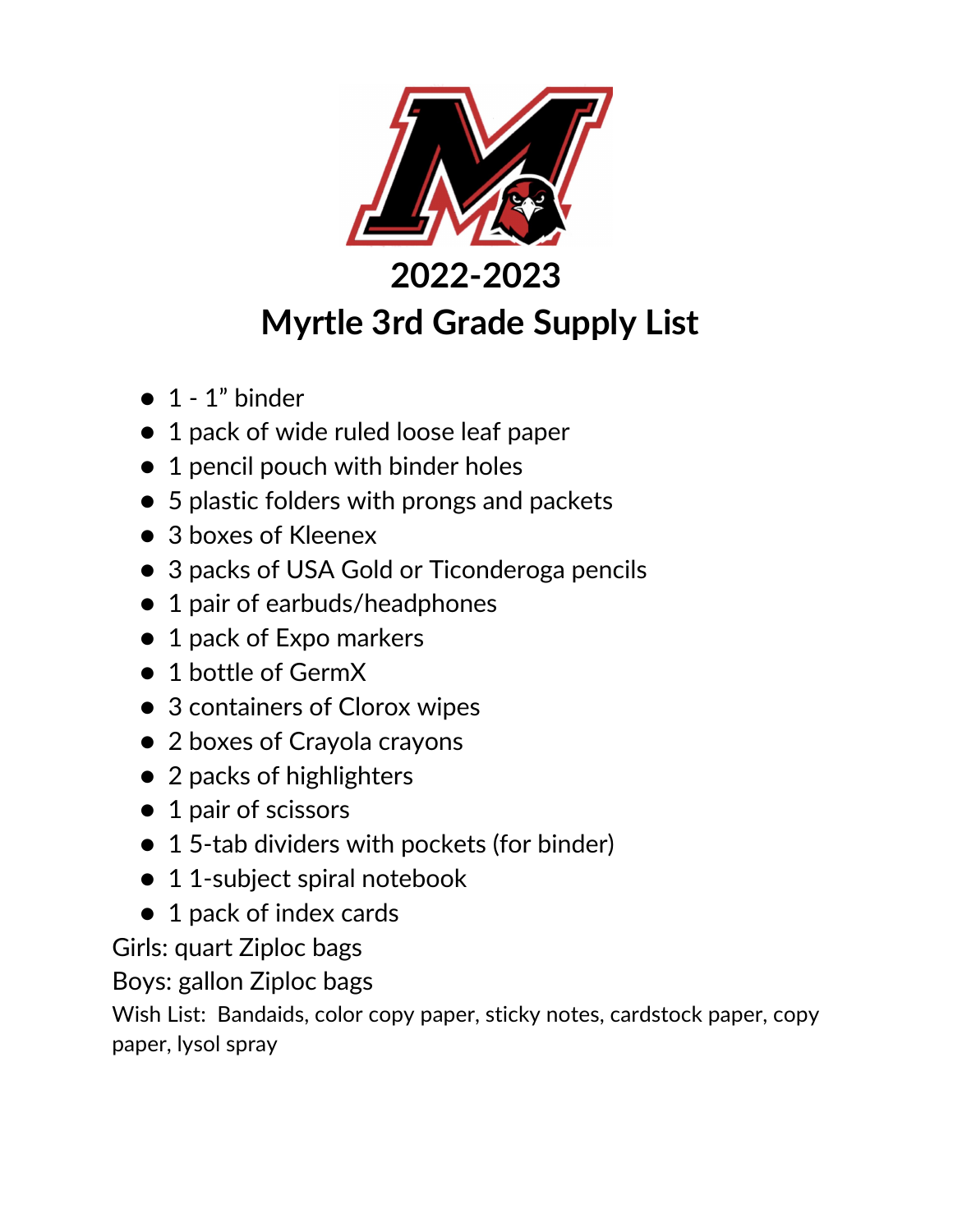

# **Myrtle 4th Grade Supply List**

- Backpack (non-rolling)
- 2 packs of Ticonderoga pencils
- 1 pack of pencil top erasers
- 1 pack of 4 black expo markers
- 3 composition notebooks (NO spiral or wires)
- 3 plastic folders with pockets and prongs
- 1 1 inch binder
- 1 pack of index cards
- 2 packs of Clorox wipes
- 2 large boxes of Kleenex
- 1 box of gallon Ziploc bags (boys)
- 1 box of sandwich Ziploc bags (girls)
- 1 bottle of disinfectant spray
- 1 bottle of germ-x
- 1 box of 24 count Crayola crayons
- 1 pencil pouch
- 1 pair student scissors
- 1 pair of earbuds (that will fit in the pencil pouch)

Wishlist: white copy paper, colored copy paper, colored cardstock